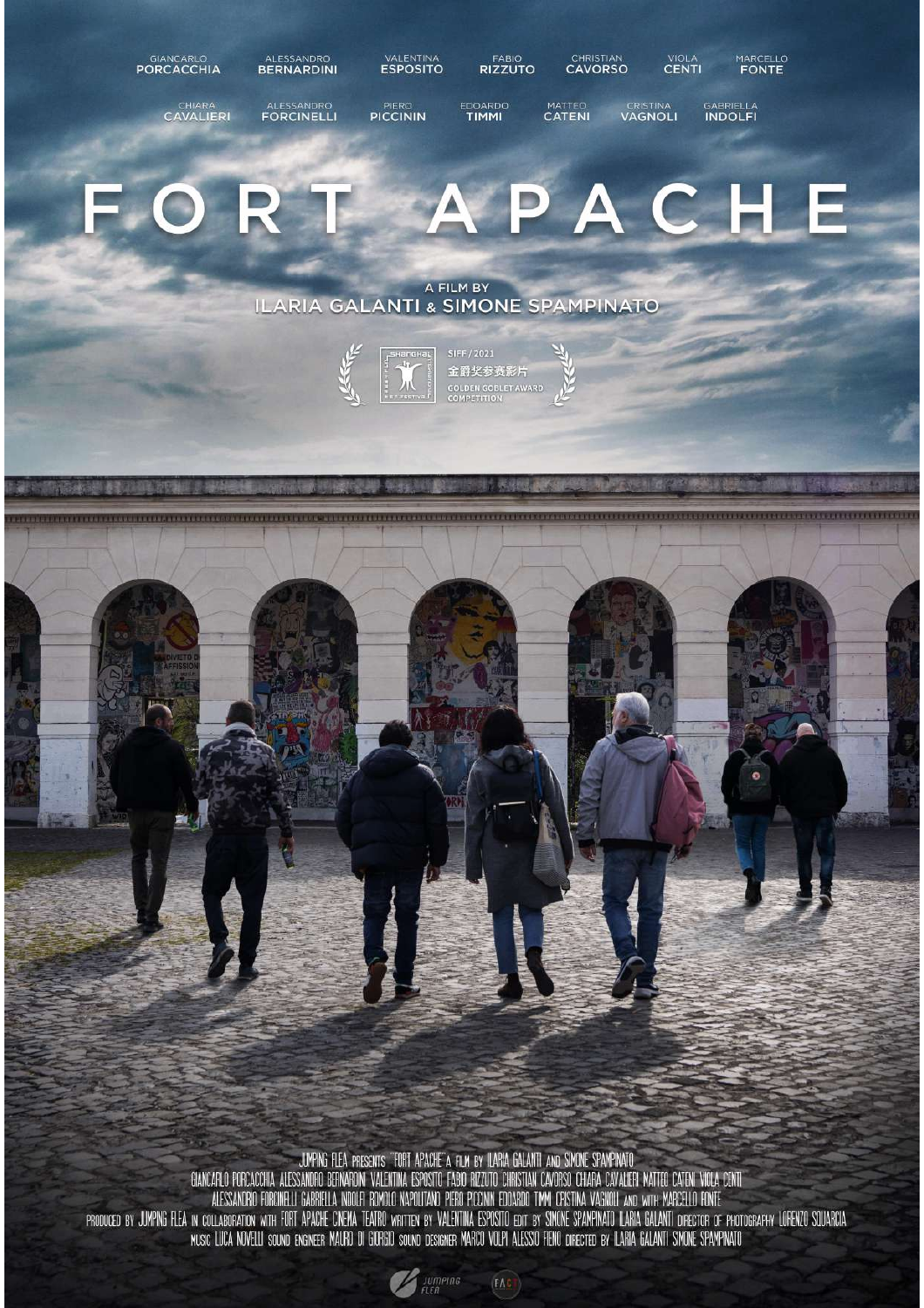JUMPING FLEA

*Presents* 

# FORT APACHE

A film by Ilaria Galanti e Simone Spampinato

> with (in alphabetical order)

ALESSANDRO BERNARDINI CHRISTIAN CAVORSO CHIARA CAVALIERI MATTEO CATENI VIOLA CENTI VALENTINA ESPOSITO ALESSANDRO FORCINELLI GABRIELLA INDOLFI ROMOLO NAPOLITANO PIERO PICCININ GIANCARLO PORCACCHIA FABIO RIZZUTO EDOARDO TIMMI CRISTINA VAGNOLI

> and with MARCELLO FONTE

Duration: 93' Genre: Documentary Digital, Color, 1,78:1 (16:9)

Production Jumping Flea <https://www.jumpingflea.it/> <https://www.facebook.com/jumpingfleastudio/> Phone number: [06 8395 0948](https://www.google.com/search?q=jumping+flea&oq=jumping+flea&aqs=chrome.0.69i59j0l5j69i61j69i65.1719j0j7&sourceid=chrome&ie=UTF-8#) Mail: info@jumpingflea.it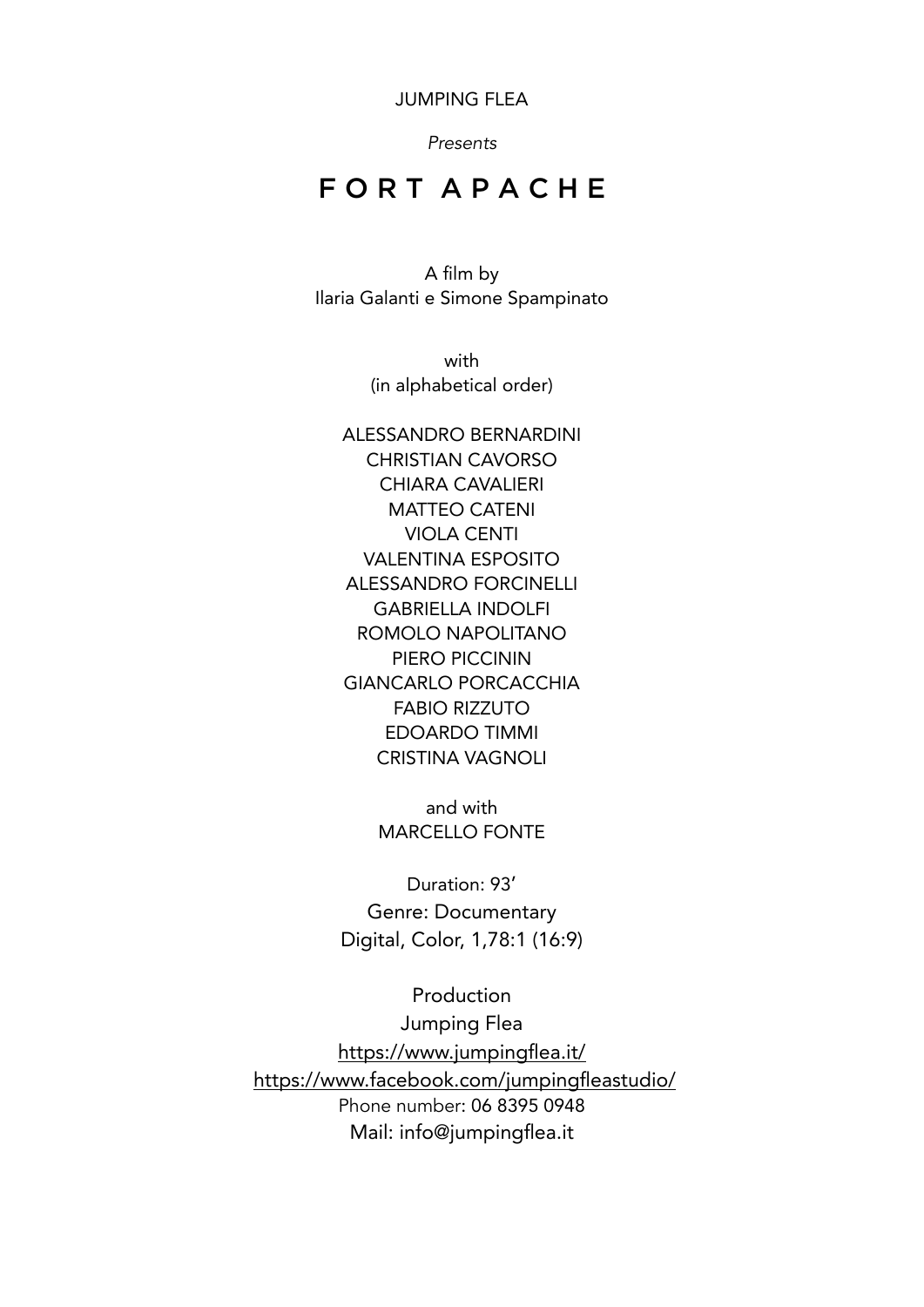#### **CREW**

Directed by: Ilaria Galanti, Simone Spampinato Story by: Valentina Esposito Written by: Ilaria Galanti, Simone Spampinato, Valentina Esposito Produced by: Manuel Grieco, Ilaria Galanti, Simone Spampinato, Valentina Esposito Camera operators: Simone Spampinato, Lorenzo Squarcia, Alessandro Lazzi, Ilaria Galanti Edited by: Simone Spampinato, Ilaria Galanti Sound engineer: Mauro Di Giorgio, Emanuele Sica Set photographer: Jo Fenz Sound designer: Marco Volpi, Alessio Fieno Color correction: Lorenzo Squarcia Graphic Designer: Alessio Delfini Music by: Luca Novelli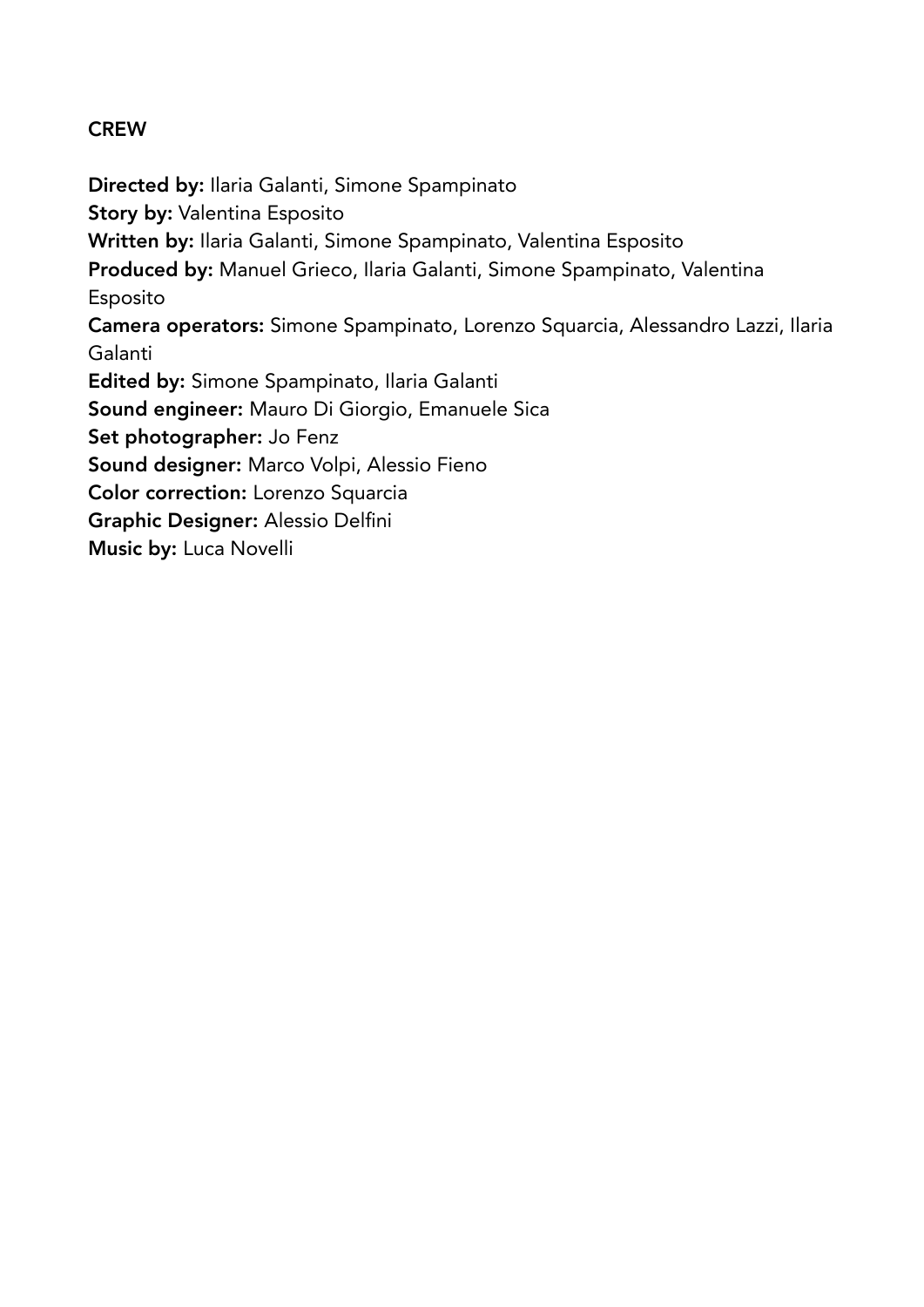# **SYNOPSIS**

This documentary follows the Fort Apache Theatre Company through one year of intense work. The actors of Fort Apache have participated to the theatre workshops that were held at Rebibbia (the primary jail in Rome), and are now able to pursue their new passion for acting even outside of prison.

Now, after many years of hard work and dedication, these ex-convicts are part of the Fort Apache "family" under the lead of Valentina Esposito, who is the founder of the company as well as the screenwriter and director of all the plays.

Valentina takes inspiration from the ex-convicts' difficult lives and unresolved relationships, and turns them into a screenplay that every actor can identify with and take as a cue to better understand their traumas. Their new theater play "Famiglia" (*Family)* takes shape from the actors' past, their broken souls, tattooed bodies, and violent language, but at the same time it's a very poetic text. The bond between reality and theatrical fiction is at the heart of the documentary, as well as the alternation between the actor's private lives and the theater rehearsals. Our aim is to open up a window on the ex-convicts past lives, and follow their journey from imprisonment to freedom.

We want to bring to the screen their extraordinary determination that allows them to face the "outside world". The actors never miss a rehearsal. Their passion for theater is what unites them, what enables them to find a new "family", and an alternate universe in which they can freely express themselves.

The unexpected success of Marcello Fonte after his role in the movie "Dogman", and his victory of the best actor's Palme d'Or at the Cannes Film Festival, have brought the medias' attention to Fort Apache. Marcello is a permanent member of Fort Apache. Italian director Matteo Garrone saw him perform on a play written and staged by Valentina and chose him for the main role of his movie "Dogman". Marcello embodies the great "second chance at life" that Fort Apache gives to its actors.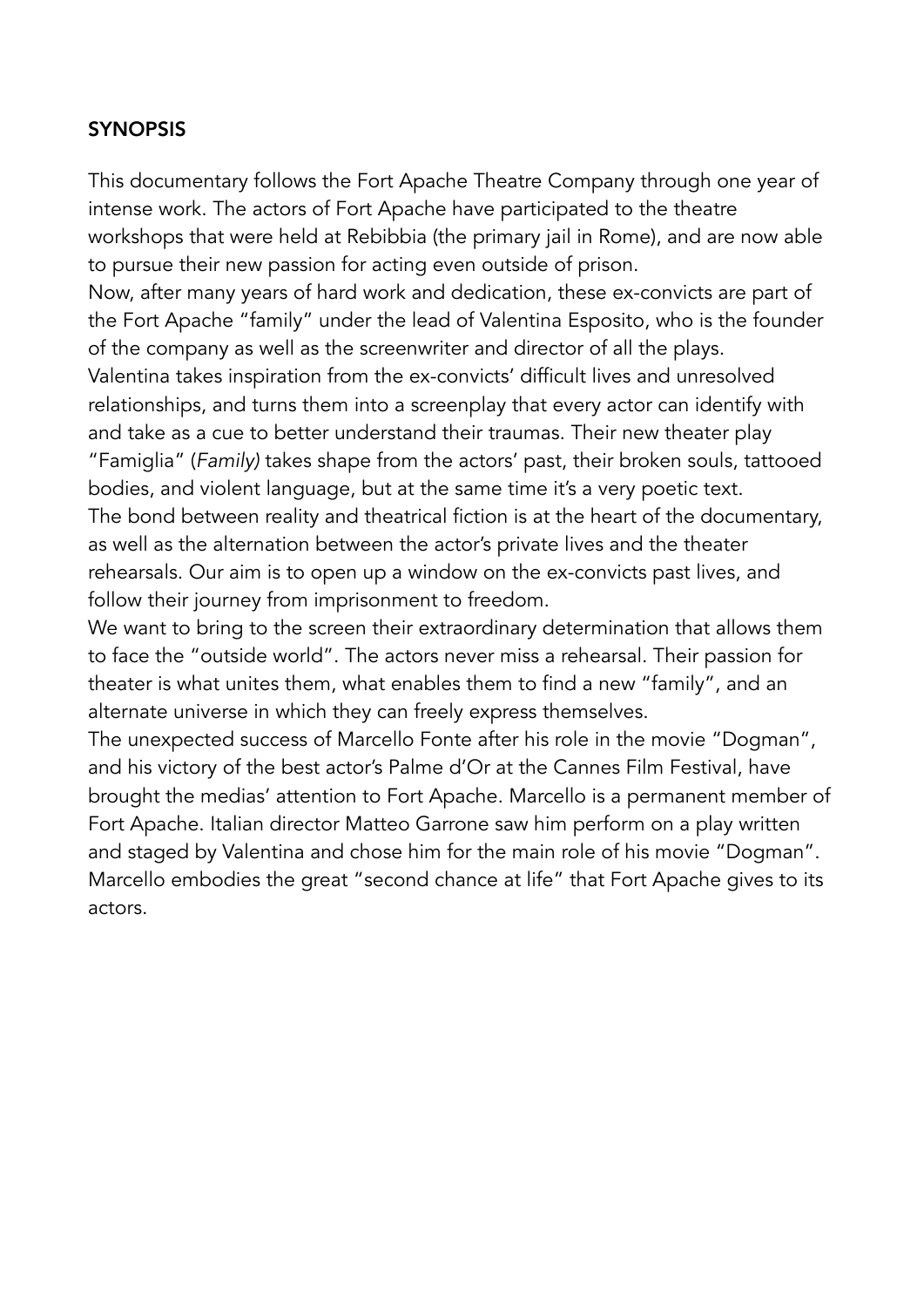# DIRECTORS' NOTES

The documentary is mostly observational. We decided to follow every actors' journey in an intimate way, starting from the very first rehearsal up until the day of the show. We opted for a handheld camera that stays very close to the actor's faces, in order to capture their very unique expressions.

During the staged performances, we switched from the handheld camera to more fluid and calculated movements, in order to make a clear visual distinction between the hard everyday life and the magical onstage experience.

The documentary alternates between the actor's private lives and the theater rehearsals. These alternation becomes less and less distinct as the story continues. This documentary has two different visual guidelines. The theater-related scenes all tend towards brown and bordeaux colors that contribute to create a warmer and reassuring atmosphere. The stage is the only place that allows the actors to to forget about their everyday struggles in order to fully immerse themselves in the play. The camera movements during these scenes are smooth and calculated. The everyday life scenes tend towards colder tones, frenetic camera movements and very little depth of field in order to differentiate them from the theater scenes and create a sense of precariousness.

We shot many close ups and extreme close ups in order to stay as close as possible to the characters. The actor's faces, scarred by a lifetime of struggles and pain, are the silent witnesses of their troubled past, of their hard stories that need to be told.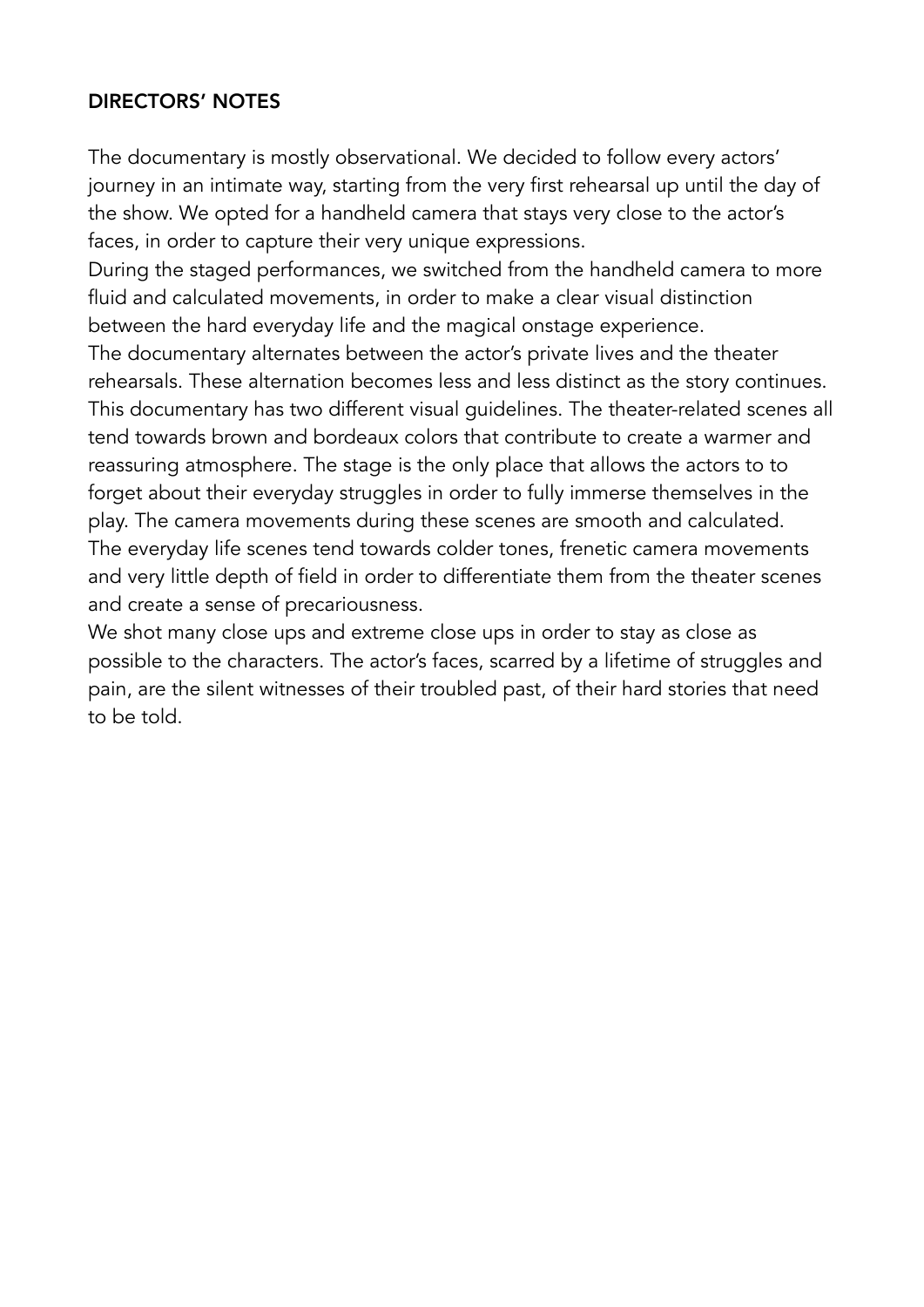# DIRECTOR'S BIO - ILARIA GALANTI

Ilaria Galanti was born in 1996 in Rome. She grew up in Dakar, Senegal and Washington DC, USA. She studied filmmaking in Rome at RUFA - Rome University of Fine Arts, and she graduated in 2017. During her studies she worked as an assistant director on multiple short movies for RUFA and she worked as a second assistant director on various commercials all around Italy. She also worked as a second assistant director of the Italian unit of Brian de Palma's movie *Domino*. During the second year at RUFA she wrote and directed her first short movie called "Emerging Doubts". She short movie was screened at the 2018 edition of the Lovers Film Festival in Turin.

In 2018 she attended the four-months preparatory filmmaking course at the Centro Sperimentale di Cinematografia. That same year she worked as a director and editor for the filmmaking company named Jumping Flea, in Rome.

In 2020 she co-directed *Fort Apache* together with Simone Spampinato, a documentary that narrates the lives of a group of ex-convicts that are now part of a professional theatre company.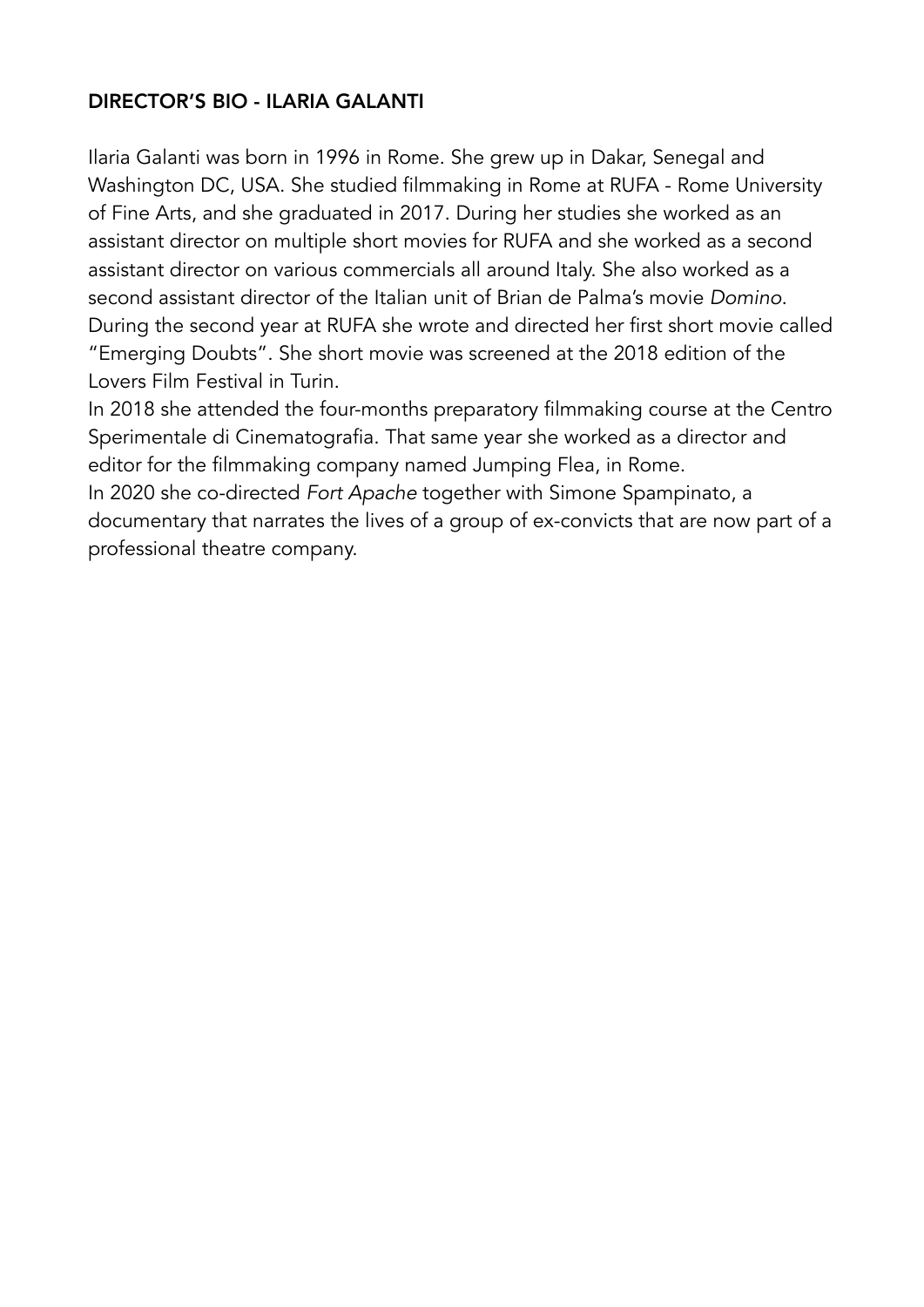#### DIRECTOR'S BIO - SIMONE SPAMPINATO

Simone Spampinato was born in 1995 in Rome. He studied filmmaking at RUFA - Rome University of Fine Arts. During his studies, he wrote and directed various short-films and documentaries, and in the last year at RUFA he directed *The Place To Be* (2016), a short documentary that follows the re-arrangement of the permanent exhibition of the MAXXI Art Museum. In 2016 he co-founded, together with other young filmmakers, *Jumping Flea*, a film production company based in Rome. In 2017 he produced, co-wrote and edited *Koi* (2018), a documentary about a group of volunteers that are currently searching for the belongings and the remains of the people who died during the 2011's tsunami in Japan. *Koi* won the Best Documentary award at the Mosaic Film Festival in Chicago and was nominated in other festivals such as DocUtah and BIFF. In 2019, Simone started working on *Fort Apache,* a documentary about a group of ex-convicts that are now members of a theater company in Rome.